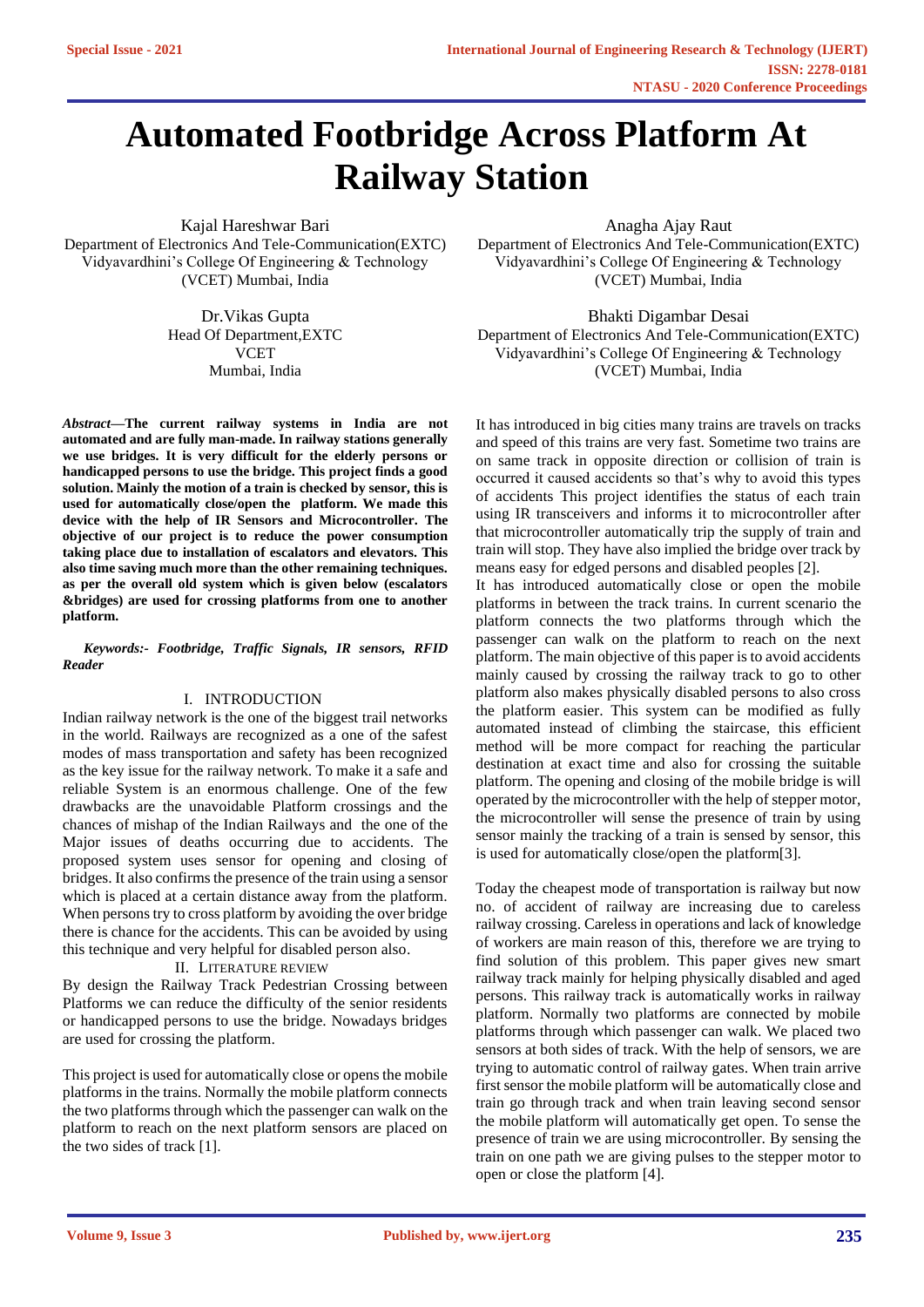In the existing method railway platforms are not well developed. Present we are using stairs to move from one platform to other platform. It is difficult for physically challenged people to use the stairs from one platform to other platform. Sometimes people crosses the railway track directly without using stairs. So, it is risky for their lives. Many time people will be moving from one platform to another through the trains present on opposite side which may be life threat [5].

It has planned to make the mobile platform in Indian railway station mainly for physically challenged peoples. In this paper they introduced replaced the platform instead of existing system to move from one station to another station in railway station. This whole system will operate through the ATmega8 microcontroller, DC Motor, Infrared (IR) sensor, voice module, light emitting diodes (LED). This framework avoids the troublesome peoples of flyovers that's why this is convenient system for humans. When the train is arrived on track then sensors sense the train entry the voice declaration caution the people to leave and don't utilize the portable Platform and the LED signal sign is utilized to show the train arriving and departure in the railway station and same way When the platform is empty then the mobile platform will open to moves the peoples [6].

## III. PROPOSED SYSTEM



Fig.1.Proposed System Block Diagram

Above Fig.1. Shows System block diagram for Automated Foot Bridge across plat-Form at railway station. Microcontroller controls all the operations through designed logic and program. Proposed system reads the NFC (Near field communication readers) for the request to Open and authorize the using of bridge.

Here the disabled and senior citizens are already provided with the smart cards to Access automatic bridge. IR sensors are connected at either ends of both the platforms and it detects whether there is any person present on the bridge and if there is, it Indicates an emergency situation. Based on the signals, the bridge automatically closes When it turns green which means at rain in inbound on the platform. Motor driver along With DC motor is used to demonstrate the working of the bridge. Water level sensing is Used to check the level before bridge operation to a band on operation if the water level Is comparatively high to a level where it can damage the system and put human life on Risk.

Whenever the train arrives the transmitter sensor gets disturbed due to interruption of the train thus the micro-controller senses the arriving of the train. Before making the platform move backward the micro-controller gives siren to alert the people who are on the platform. After a certain time the controller moves the platform by rotating the DC motor in clockwise direction. For making the bridge move forward the controller should know whether the train has left or not. For this the second sensor pair is used. Whenever the second sensor senses the train. I.e. when the transmitter is disturbed then the controller waits for the last compartment to leave. Then the controller output is given to the DC motor, which makes the DC motor move in anticlockwise direction, making the temporary bridge move forward thereby making a way for the pedestrians to move.



## *A. Design*

Fig.2.Proposed System Flow Diagram

 After our study we finally settled on the above model, wherein we will have a Footbridge and Microcontroller 890S52 at the very core. If you look at Fig.4.1. You will we see that our model consists of two IR sensor, two NFC reader/RFID and Traffic signals.

As soon as NFC detects the card it checks the status of railway signal and if the signal is RED on both the sides then it initiates the forming operation. When the bridge is form completely then person is allow to cross the Bridge and then person is sense by the IR sensor 1. When the person crosses the Bridge then the IR sensor 2 will sense the person so that the Exit of particular person crossing the Bridge is confirmed.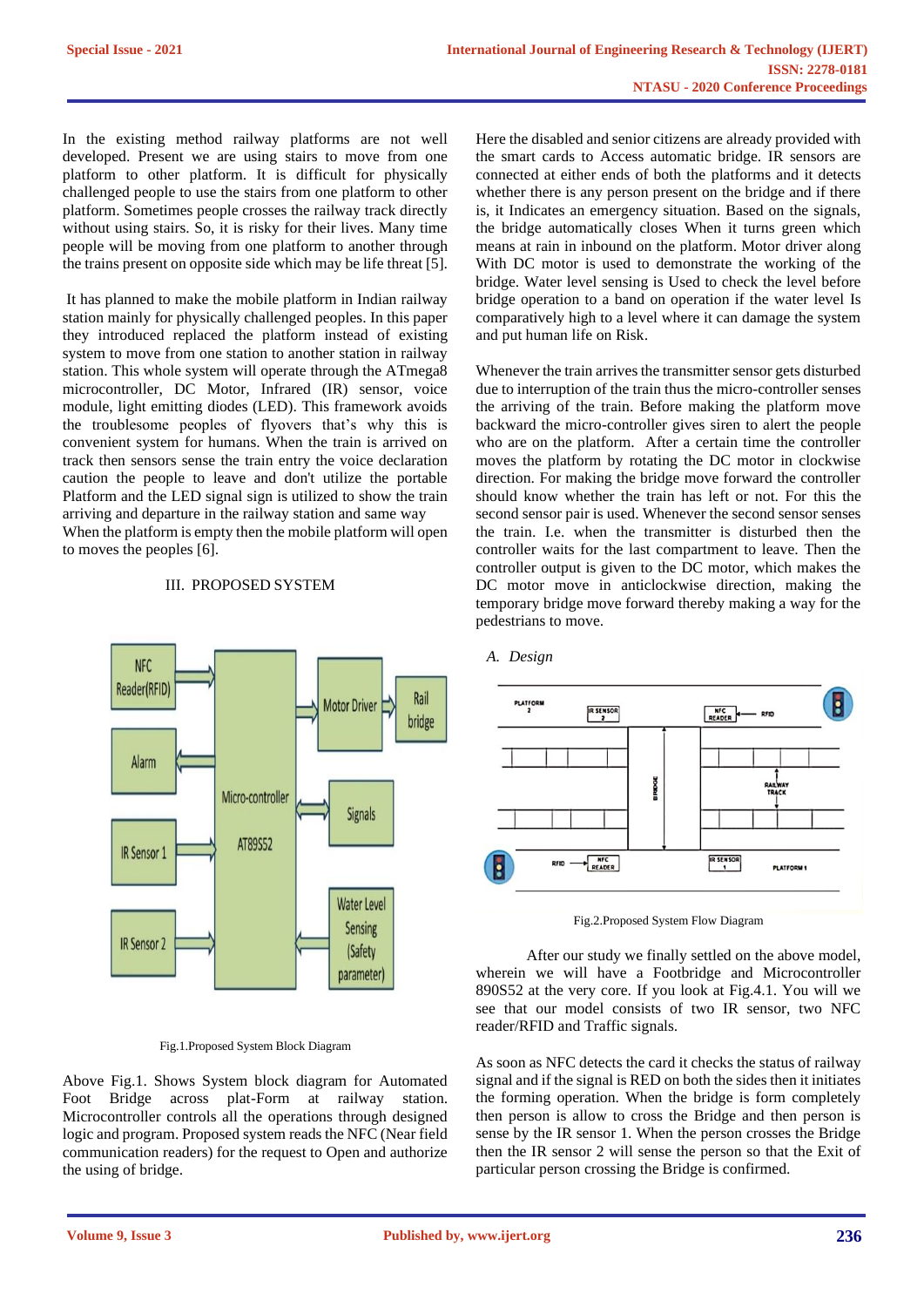The Microcontroller 890S52 it will keep and check on the status of both the signals i.e. when both the signals are turned RED it will allow the Bridge to form. Both IR sensors i.e. IR Sensor 1 and IR Sensor 2 are in Synchronization with each other. IR Sensor 1 Senses number of people entering the Bridge and keeps counts of same, then this count is synchronized with IR sensor 2. Then IR sensor 2 ensures Whether every person has taken Exit from Bridge while sensing the persons and referring the count.

#### *B. Microcontroller*

The AT89S52 is a low-power, high-performance CMOS 8-bit microcomputer with 8K bytes of Flash Programmable and Erasable Read Only Memory (PEROM). The device is manufactured using Atmel's high-density non-volatile memory technology. The on-chip Flash allows the program memory to be reprogrammed in-system or by a conventional non-volatile memory programmer. By combining a versatile 8 bit CPU with Flash on a monolithic chip, the Atmel AT89S52 is a powerful microcomputer, which provides a highly flexible and cost-effective solution to many embedded control applications.



Fig.3.Microcontroller

## *C. IR Sensor*

An Infrared sensor [3] is an electronic device which emits in order to sense objects in the surrounding. The emitter is an IR LED and the detector is an IR photodiode that is sensitive to IR light of the same wavelength as that emitted by the IR LED. It is a popular circuitry used in many electronic devices. Sensors are placed on both sides of track to sense the motion of the train. The microcontroller will sense the presence of trains by using infrared sensors. So by sensing the train on one

path, the controller will give pulses to the stepper motor to close the platform automatically.



#### Fig.4.IR Sensor Diagram

In this project the sensors are placed at some distance from the platform. When the light emitted from the IR LED encounters an object (in this case train) it reflects the light which is picked up by the IR Receiver. The desired operation is performed when the light reflects from the object (in this case opening/closing the mobile platform).

#### *D.NFC Reader*

Radio frequency Identification (RFID) is a wireless identification technology that uses radio waves to identify the presence of RFID tags. Just like Bar code reader, RFID technology is used for identification of people, object etc. presence. RFID is used in many applications like attendance system in which every person will have their separate RFID tag which will help identify person and their attendance. It is also helpful to keep track of goods and in automated toll collection system on highway by embedding Tag (having unique ID) on them.

**EM18** is a RFID reader which is used to read RFID tags of frequency 125 kHz. After reading tags, it transmits unique ID serially to the PC or microcontroller using UART communication or Wiegand format on respective pins.EM18 RFID reader reads the data from RFID tags which contains stored ID which is of 12 bytes.



Fig.5.NFC Reader Module

The L293 and L293D are quadruple high current and half H drivers. The L293 is designed to provide bidirectional drive currents of up to 1 A at voltages ranges from 4.5 V to 36 V. The L293D is designed to provide bidirectional drive currents

*E. Motor Drive*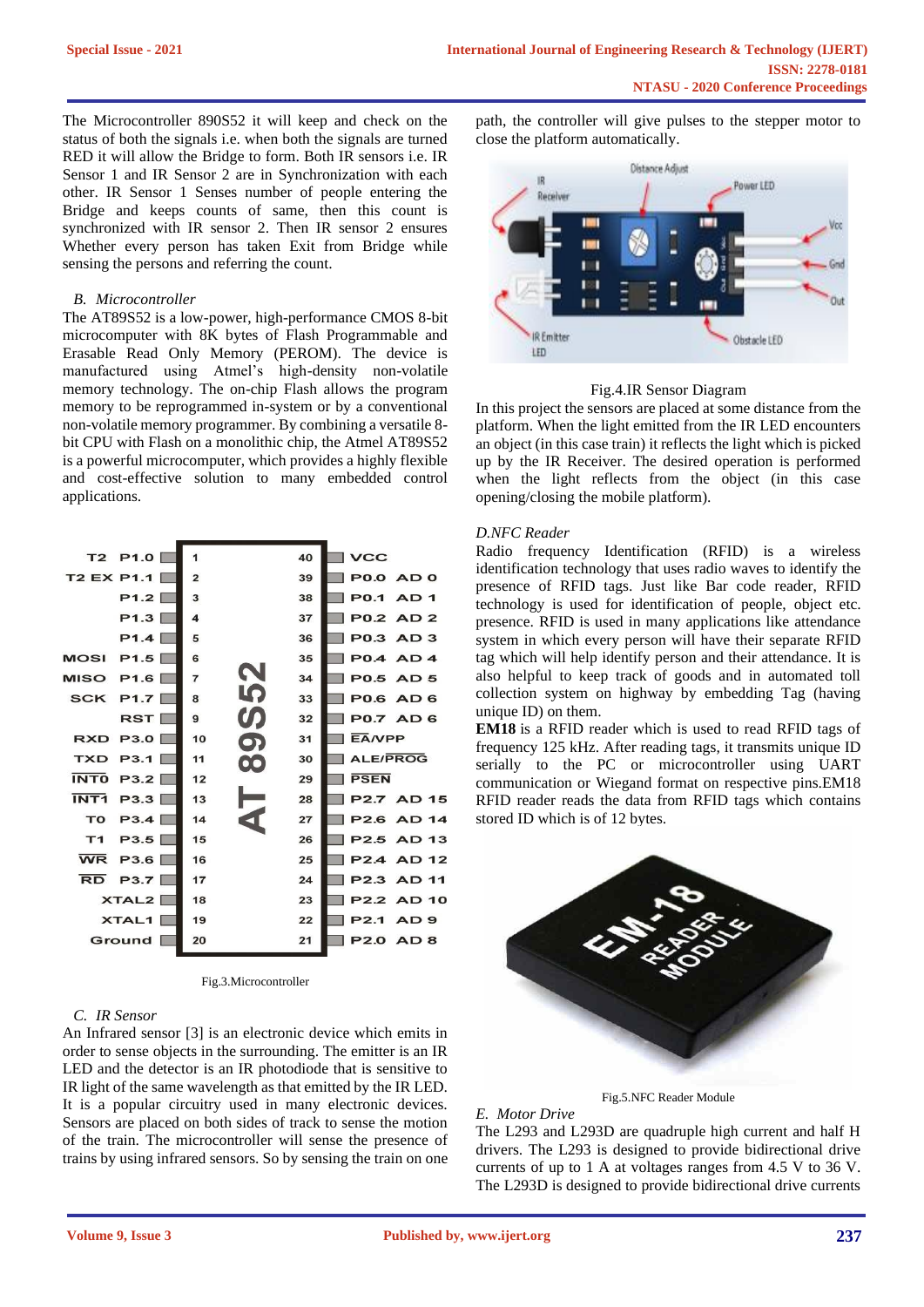of up to 600-mA at voltages ranges from 4.5 V to 36 V. Both devices are designed to drive inductive loads such as solenoids, relays, DC and bipolar stepping motors, as well as other highcurrent / high-voltage loads in positive supply applications. All inputs are TTL compatible. Each output is a complete totem-pole drive circuit, with a Darlington transistor sink and a pseudo Darlington source. Drivers are enabled in pairs, with drivers 1 and 2 enabled by 1,2EN and drivers 3 and 4 enabled by 3,4EN. Automatic Railway Crossing System Page | 34 When an enable input is high, the associated drivers are enabled, and their outputs are active and in phase with their inputs. When the enable input is low, those drivers are disabled, and their outputs are off and in the high-impedance state. With the proper data inputs, each pair of drivers forms a full-H (or bridge) reversible drive suitable for solenoid or motor applications.



#### Fig.6.Pin Diagram of L293D

IV. RESULTS AND DISCUSSION



Fig.7.Result of the project



Fig.8. Result of the project

This project experimentation is used for automatically close/open the mobile platform .Thus the sensing continuously when the train arrives and pass through. Thus it saves the time for passengers to cross the next platform and also safe for the physically disabled and aged persons

#### V. LIMITATIONS

This project cannot be implemented at metro stations. Cannot be implemented in places where the frequency of trains is more.

#### VI. CONCLUSION

In this paper, we have proposed system to specified working of the project in which the tracking of train is sensed continuously by using NFC or RFID Reader and Microcontroller 89S52, which automatically close/open the Footbridge .The system can be modified as fully automated instead of climbing the staircase. This efficient method will be more compact for reaching the particular destination at exact time and also for crossing the suitable platforms. The aim of this paper was to develop a system that could help the disabled person to cross the railway platform in far easy manner. The project will save the energy comparatively to elevator, because of this project crossing of platform will be so easy. This project prevents the level of accidents. Peoples who have fractures, leg cramps, chronic foot pains and etc., they also can cross the platform easily as well as it is also helpful for the senior citizens who have problem for crossing the platform by using the bridge. The main contributions this study has made were the establishment of driving rules to allow trains to travel economically while giving priority to safety; the inclusion of additional trains travelling in the same direction at a safe distance apart.